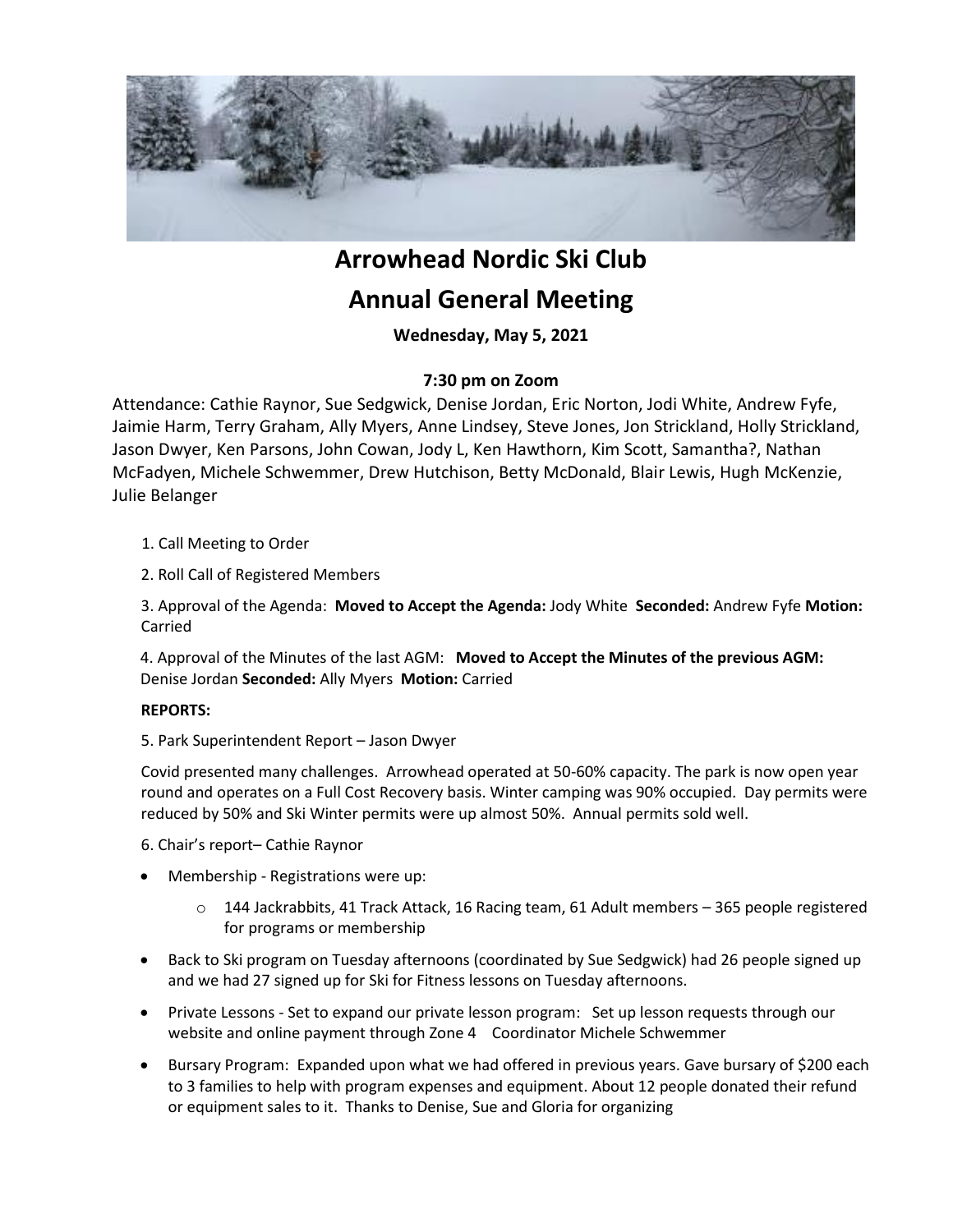Coaches & Officials: Several coaches took coaching courses. Coaches registry updated. Rowan's Law (concussion prevention) - all parts in place. Michele Schwemmer took Level 2 Officials course

#### **PROGRAMS**

7. **COVID Cancellations:** We spent a great deal of time creating Covid plans for each of our programs. Thanks to Terry, Ally, Holly and Anne for all their work on this. And then Covid 19 forced us to cancel our winter programs for Jackrabbits, Track Attack, Winter Masters, Ski for fitness, Return to Ski and Private Lessons. Jackrabbits and track Attack attempted to run a shortened program, but again, the worsening Covid numbers forced us to give up on trying to run programs. Considerable manpower was required to process all the refunds. We did receive a grant from CCO to cover non-refundable membership fee (\$19 pp) for JR and TA.

#### **Programs that Ran:**

8. **Fall Track Attack** - Anne Lindsay ran an after school program in the fall. Nathan McFayden will be the new coordinator next year. Fall Masters - Steve Jones ran a 10 week fall program.

9. **ARC Report –** Holly Strickland 3 athletes nominated to SOD, expand up to 20 athletes, Open registration Aug 15 for 2 weeks, divide into ARC1 and ARC 2 (more races), want to challenge the current OFSSAA regulations regarding High School athletes not being permitted to ski for a club. Hope to offer informal club race series mid-week next year.

#### **EVENTS**

10. School races and the Muskoka Loppet were cancelled, but we did run the Noppet – an online version of the Loppet for club members. We held the Ski Swap online.

#### 11. **Cross Country Ontario KM Challenge report** – We were amazing!

- Placed  $5^{th}$  as a Team
- Total of 56,310 km (almost  $1 \frac{1}{2}$  x around the world)
- 150 people participated

#### **Noteworthy Families**

- The Gottliebs (6014 km)
- The Richters (2840 km)
- The Parsons ( 3065 km)

#### **Top girls in youth division**

- Cate Gottlieb (13), 1,725 km
- Skylar Gottlieb (11), 1,202 km
- Fiona Shearing (15), 624 km
- Claire Parsons (12), 531 km
- Leah Richter (12), 472 km

#### **Top Boys in Youth Division**

- Aidan Spiers (15), 1,430 km
- Sam Richter (15), 1,408 km
- Matthew Kuusk (15), 1,210 km
- Sam Parsons (12), 513 km
- Ryker Harris (11), 459 km

#### **Top Women (Adult Division)**

- Denise Jordan, 1,026 km
- Lindsey Gottlieb, 955 km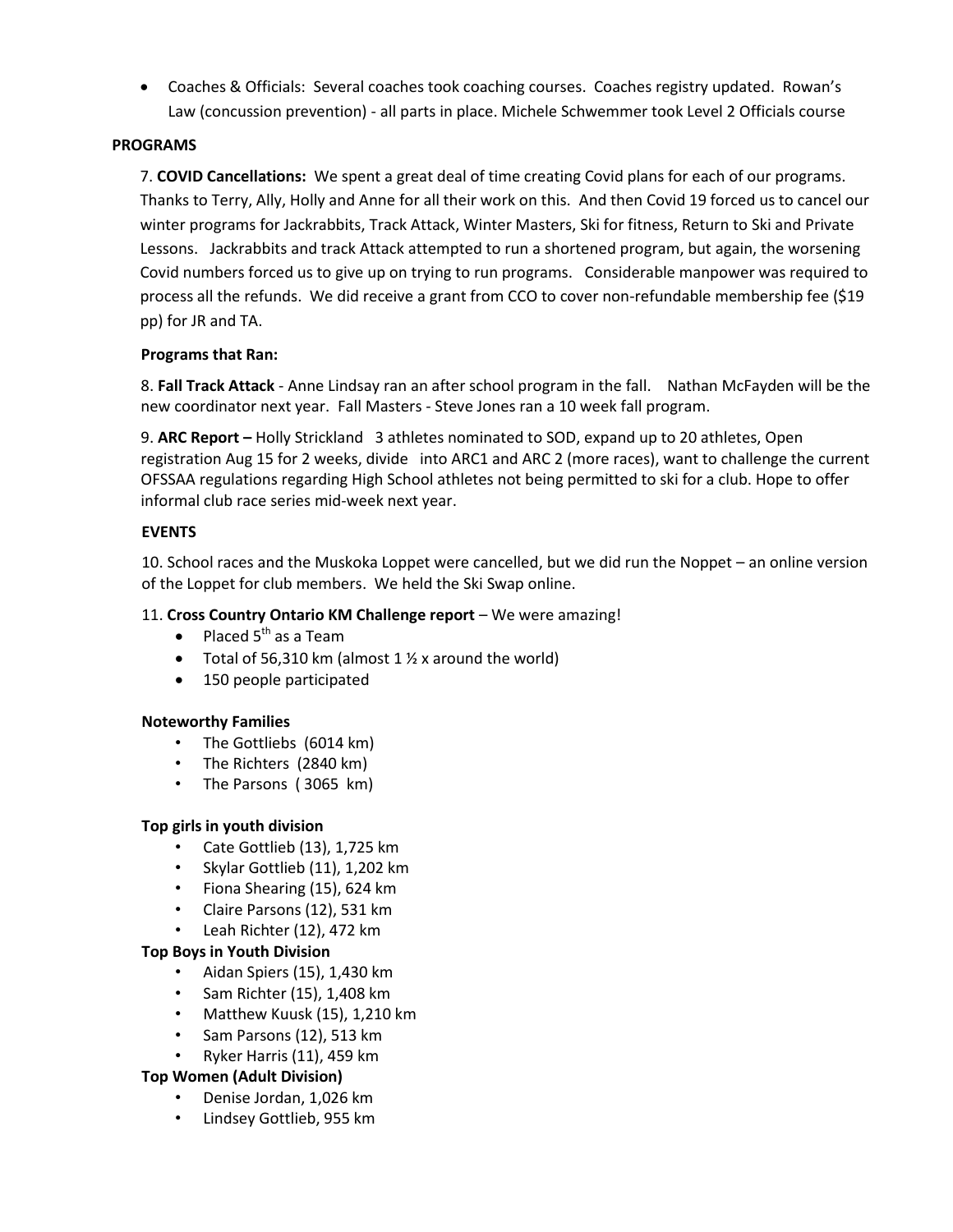- Jane Wolfe, 701 km
- Sue Sedgwick, 669 km
- Mary Spring, 665 km

#### **Top Men (Adult Division)**

- Ken Hawthorn, 4,707 km **(top skier in Ontario!)**
- Peter Gottlieb, 2,131 km
- Steve Jones, 2,094 km
- Dave Lomas, 2,051 km
- Paul Hastings, 1,425 km
- all participants received ski ties and a special presentation was made to Ken Hawthorne

#### **OTHER ACHIEVEMENTS**

- Portable Roof a new snow roof was put on the portable. We hope to spruce it up with siding and trim this summer. Thanks to Steve Jones for arranging the contractor
- 12. Financial Report Jamie Harms see below

Motion to accept financial report **BE IT RESOLVED that** the 2020-21 Financial Statements be accepted as presented. **DATED** the 5<sup>th</sup> day of May 2021 **Moved by:** Denise Jordan**Seconded by:** Jamie Harms **Motion:** Carried

13. Resolutions

#### **RATIFICATION and APPROVAL of DECISIONS OF THE BOARD**

**Be it Resolved that** the Membership ratify and approve all decisions determined by the Board at its sanctioned meetings from May 2020 to May 2021. **DATED** the 5<sup>th</sup> day of May 2021 **Moved by:** Drew Hutchison **Seconded by:** Denise Jordan **Motion:** Carried

- 14. Election of the Board of Directors Each member has one vote. If you are not a current member, you are not eligible to vote. Voting will be by zoom poll or by show of hands.
	- a. Thanks to retiring directors Jody White, Gloria Schimmel, Eric Norton, and Anne Lindsay (previous year)
	- b. Nominations:
		- i. Continuing –Stephen Jones, Terry Graham, Denise Jordan, Cathie Raynor, Jody White, Sue Sedgwick, Andrew Fyfe
		- ii. New John Cowan, Blair Lewis
	- c. Nominations from the Floor (we are allowed up to 12 directors)
	- d. **Motion that the nominations be closed**. Andrew Fyfe **Seconded** Eric Norton **Motion:** Carried

#### **Motion to elect the nominated board of directors** Denise Jordan **Seconded** Ally Myers **Motion:** Carried

- 15. Adjournment Motion: Cathie Raynor
- **16.** ARC slide show

**REPORTS**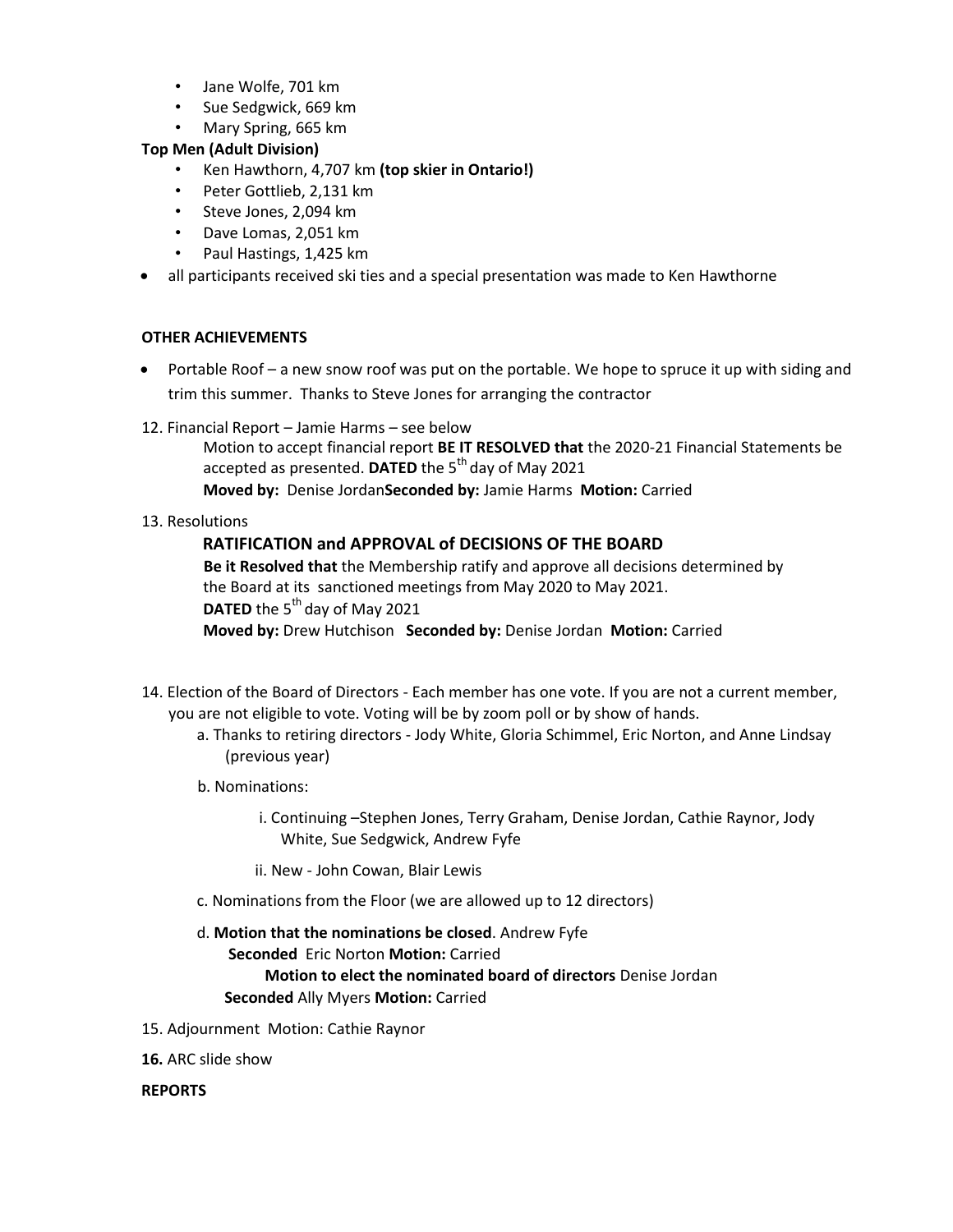|                                                        |                                                   | Nack Rabbit 2021 Season in Review                                                                                                                                                                                                                                                                                               |
|--------------------------------------------------------|---------------------------------------------------|---------------------------------------------------------------------------------------------------------------------------------------------------------------------------------------------------------------------------------------------------------------------------------------------------------------------------------|
| 202<br><b>Registrations</b>                            | Sat AM 60<br><b>Sat PM 25</b><br><b>Sun AM 59</b> | Registration was strong this year and was up from<br>112 in 2020<br>Sat PM still remains the smallest group<br>$\bullet$ .<br>This year we had a lot of new families register which may<br>$\blacksquare$<br>have been a function of Covid and families looking for safe<br>programs                                            |
| 2021 Staff<br><b>Numbers</b>                           | 21 Coaches<br>$19$ LTT's                          | We had a strong group of coaches and did run a successful<br>Staff training following Covid procedures<br>LIT group remains strong and there is a solid plan in place to<br>keep training LIT's to step into a staff role<br>It was amazing to see so many instructors and LIT skiing and<br>logging hours for the KM challenge |
| Number of<br>participants<br>and Staff<br>disappointed | 100 %                                             | Although we were all disappointment with the season<br>cancellation everyone was very understanding and grateful<br>We learned that we can respond to challenging situations and<br>pivot to create safe protocols                                                                                                              |
|                                                        |                                                   | Ally Myers, "I'll be back" in the Coordinator role next season                                                                                                                                                                                                                                                                  |

# **Financial Report (Jamie Harms)**

| <b>Income</b>                         |          | <b>Expenses</b>                       |        |
|---------------------------------------|----------|---------------------------------------|--------|
| <b>Club memberships</b>               |          | Zone 4 fee                            | 1,782  |
| adult membership                      | 1,878    | SOD fees                              | 2,850  |
| youth membership                      | 120      | <b>Bank Charges</b>                   | 142    |
| <b>Programs</b>                       |          | Office & Misc. Supplies               | 637    |
| <b>Track Attack Fall Registration</b> | 1,260    | ICC & CC Training Reimbursement       | 12     |
| <b>ARC</b>                            | 3,125    | <b>Childrens Bursary</b>              | 290    |
| Masters - Fall                        | 1,170    | Website fee                           | 164    |
| Roller Ski Rental Program             | 320      | Club General - Other                  | 2,159  |
| Ski Swap payout                       | $-14$    | <b>Programs</b>                       |        |
| <b>Other Programs</b>                 | 4,860    | <b>Total Private lesson expenses</b>  | 100    |
| <b>Ski for Fitness</b>                | 19       | <b>Total ARC expenses</b>             | 3,207  |
| <b>Private Lessons</b>                | 150      | Total Jackrabbit expenses             | 834    |
|                                       |          | Total Masters - Fall Program expenses | 1,096  |
| <b>Total Income</b>                   | 12,888   | Total Masters - Winter expenses       | 58     |
|                                       |          | Total Track Attack/Lynx expenses      | 1,557  |
|                                       |          | <b>Total Expense</b>                  | 14,886 |
| <b>Net Income</b>                     | $-1,998$ |                                       |        |
|                                       |          |                                       |        |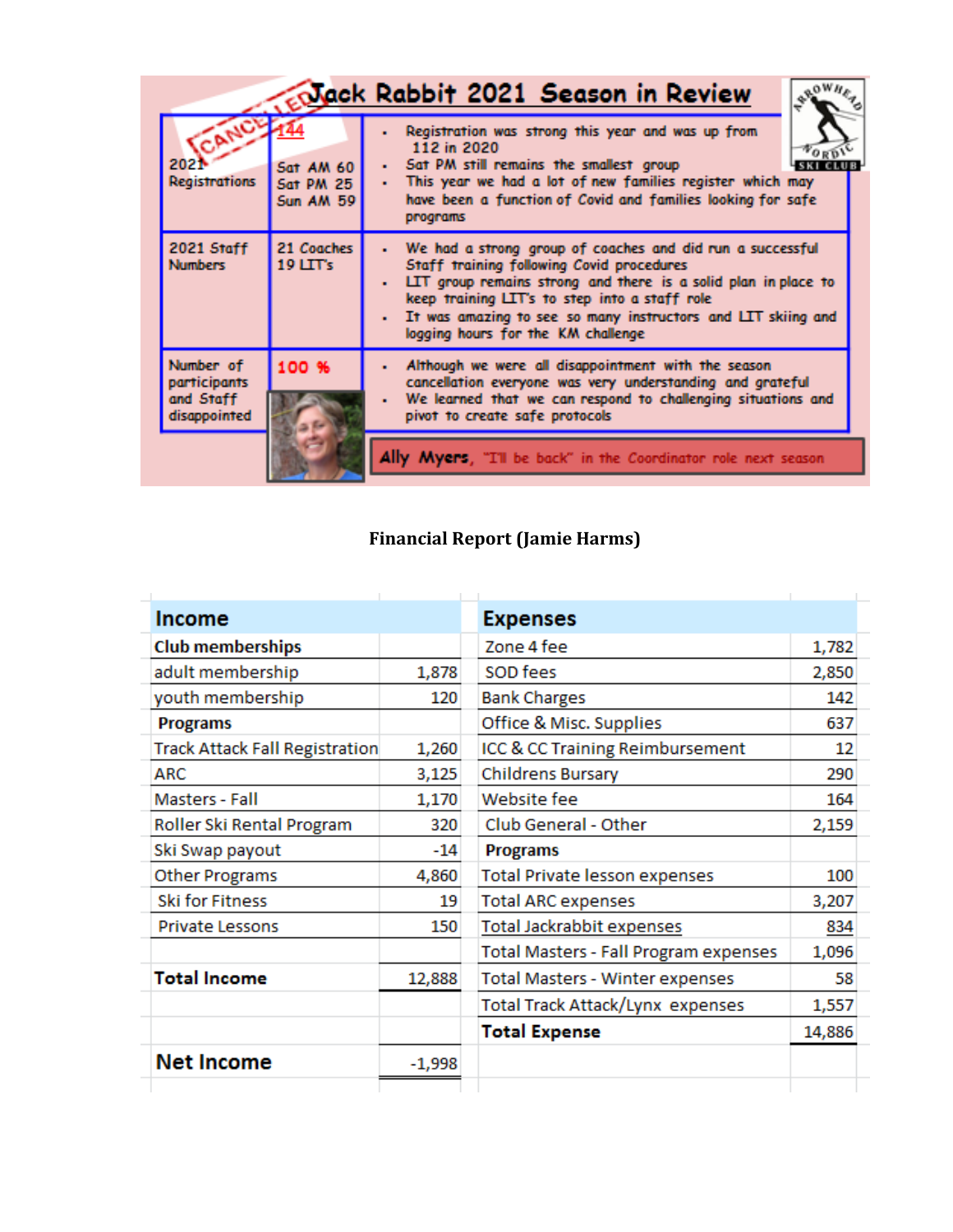|                                                                         | 30 Apr 21                  |
|-------------------------------------------------------------------------|----------------------------|
| <b>ASSETS</b>                                                           |                            |
| <b>Current Assets</b><br><b>Chequing/Savings</b>                        |                            |
| 10000 · TD Canada Trust                                                 | 34,901.29                  |
| <b>Total Chequing/Savings</b>                                           | 34,901.29                  |
| <b>Other Current Assets</b><br>12000 - Prepaid Expenses                 |                            |
| 12003 - Portable Expense Funds<br>12004 - CANSI Training Funds          | $-1,343.29$<br>$-1,200.00$ |
| 12005 - Eqpmt Upgrds & Enhancements                                     | $-1,961.85$                |
| 12006 - Website Design Allocation<br>12007 - Coaching Jacket Allocation | $-1,853.00$                |
| 12008 · Timing Hut Repair Allocation                                    | $-2,499.12$<br>$-68.46$    |
| 12009 - National Coaching Bursary Fund                                  | $-1,500.00$                |
| 12010 - ARC Wax Fund for Uniforms                                       | $-240.00$                  |
| Total 12000 - Prepaid Expenses                                          | $-10,665.72$               |
| <b>Total Other Current Assets</b>                                       | $-10,665.72$               |
| <b>Total Current Assets</b>                                             | 24,235.57                  |
| <b>Fixed Assets</b><br>10100 - Program equipment                        |                            |
| $10101 \cdot$ radios                                                    | 9,604.74                   |
| 10104 - Video Camera                                                    | 439.54                     |
| $10105 - B$<br>10106 - Roller Skis                                      | 5,976.17<br>2,055.89       |
| 10107 · Wax Table & Brushes                                             | 964.65                     |
| 10108 - Computer - Laptop                                               | 1,004.08                   |
| Total 10100 · Program equipment                                         | 20,045.07                  |
| 15000 · Furniture and Equipment                                         | 967.47                     |
| <b>Total Fixed Assets</b>                                               | 21,012.54                  |
| <b>TOTAL ASSETS</b>                                                     | 45,248.11                  |
| <b>LIABILITIES &amp; EQUITY</b><br><b>Liabilities</b>                   |                            |
| <b>Current Liabilities</b><br><b>Other Current Liabilities</b>          |                            |
| 22000 · Grant Revd in Trust (Risk Mgmt)                                 | 374.42                     |
| 26000 · Payroll Deductions Payable<br>26200 · El Deductions Payable     | $-3.10$                    |
| Total 26000 · Payroll Deductions Payable                                | $-3.10$                    |
| <b>Total Other Current Liabilities</b>                                  | 371.32                     |
| <b>Total Current Liabilities</b>                                        | 371.32                     |
| <b>Total Liabilities</b>                                                | 371.32                     |
| Equity                                                                  |                            |
| 30000 - Opening Bal Equity                                              | 16,909.39                  |
| 32000 - Unrestricted Net Assets<br><b>Net Income</b>                    | 28.704.20<br>$-736.80$     |
| <b>Total Equity</b>                                                     | 44,876.79                  |
| <b>TOTAL LIABILITIES &amp; EQUITY</b>                                   | 45,248.11                  |
|                                                                         |                            |

### Membership Statistics

|                        | 2015 | 2016 | 2017 | 2018 | 2019 | 2020 | 2020/21 |
|------------------------|------|------|------|------|------|------|---------|
| adult members only     |      | 92   | 94   | 65   | 85   | 97   | 61      |
| <b>Student members</b> | 21   | h    |      | 10   | 10   |      | 6       |
| child members          | 4    |      |      |      |      |      |         |
| Bunnies and JR         | 168  | 153  | 141  | 121  | 100  | 112  | 144     |
| <b>Track Attack</b>    | 44   | 51   | 36   | 38   | 38   | 38   | 30      |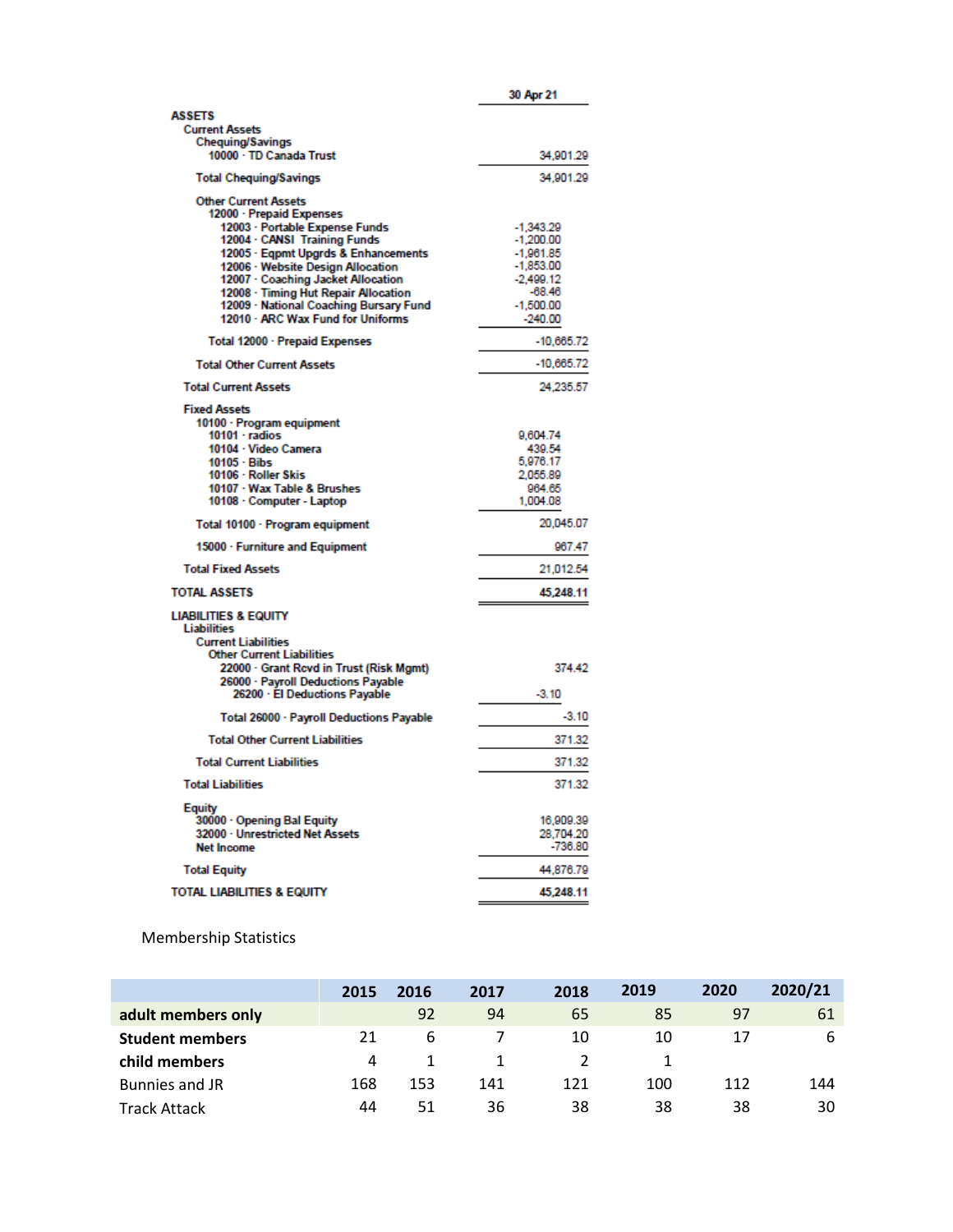| Lynx                         | 10             | 10             | 9              | 6              | 5              | 11      | 11             |
|------------------------------|----------------|----------------|----------------|----------------|----------------|---------|----------------|
| <b>Total JR, TA and Lynx</b> | 222            | 214            | 186            | 165            | 143            | 161     | 185            |
| <b>ARC</b>                   | 17             | 17             | 18             |                | 17             | 5       | 16             |
| summer                       |                |                |                | 10             | $\overline{2}$ |         |                |
| fall                         |                |                |                | 8              | 11             |         |                |
| winter                       |                |                |                | 13             | 15             |         |                |
| <b>Masters</b>               |                |                |                |                |                |         |                |
| Summer                       |                |                |                |                | $\overline{4}$ |         |                |
| Fall                         | $\mathbf{3}$   | 5              | 10             | 10             | 8              | 5       | 9              |
| Winter                       | $\mathbf{1}$   | $\overline{2}$ | 10             | 8              | 20             | 10      | $\overline{7}$ |
| Ski for Fitness total people | 10             | 16             | 23             | 22             |                | 21      | 40             |
| Saturday classic class       | $\overline{7}$ | 6              | 9              | 11             | 10             | 8       | 13             |
| Saturday skate class         | 6              | 8              | $\overline{7}$ | 6              | 8              | 8       | $\overline{7}$ |
| Thursday skate class         |                |                | 9              | 5              | 4              | 6       | 12             |
| Thursday classic class       |                |                | 6              | $\overline{2}$ | 5              | 4       | 24             |
| <b>Total Membership</b>      | 369            | 360            | 344            | 296            | 319            | 309     | 365            |
| <b>JR and TR breakdown</b>   |                |                |                |                |                |         |                |
| JR Sat am                    | 70             | 58             | 68             | 58             | 48             | 48      | 60             |
| JR Sat pm                    | 77             | 62             | 41             | 30             | 23             | 29      | 25             |
| JR Sunday                    | 22             | 33             | 32             | 33             | 29             | 35      | 59             |
| TA Sat am                    | 36             | 30             | 27             | 25             | 17             | 11      | 14             |
| TA sat pm                    | 9              | 21             | 9              | 13             | 15             | 9       | 12             |
| TA Sun am (new 2019)         |                |                |                |                | 11             | 29      | 15             |
| Loppet                       | 2015           | 2016           | 2017           | 2018           | 2019           | 2020    |                |
| 30 km (registered/raced)     | 65             | 61             | 87             | 59/49          | 81/77          | 23/69   |                |
| <b>15 km</b>                 | 113            | 120            | 147            | 133/107        | 119/108        | 146/135 |                |
| adult social                 | 64             | 31             | 49             | 42/39          | 44/43          | 59/56   |                |
| kids                         |                | 55             | 89             | 92/88          | 80/71          | 91/87   |                |
| <b>Special Olympics</b>      |                |                | $\mathbf{1}$   | 3/2            | 1              | 3       |                |
| university men               |                |                |                | 8/7            |                |         |                |
| university women             |                |                |                | 18/15          |                |         |                |
| total racers                 | 280            | 278            | 373            | 352/308        | 325/300        | 372/352 |                |
|                              |                |                | 42             | 25             |                |         |                |
| scratches                    |                | 26             | (warm)         |                |                |         |                |
| <b>School Races</b>          |                |                |                |                |                |         |                |
| School race one              | 433/38         | 396/3          |                |                | 428/385        | 169?    |                |
| (reg/raced)                  | $\mathbf{1}$   | 89             | 424            | 429/404        |                |         |                |
| school race two              | Too            | 394/3          |                |                | 357/326        | 108?    |                |
| (reg/raced)                  | cold           | 68             | 385            | no snow        |                |         |                |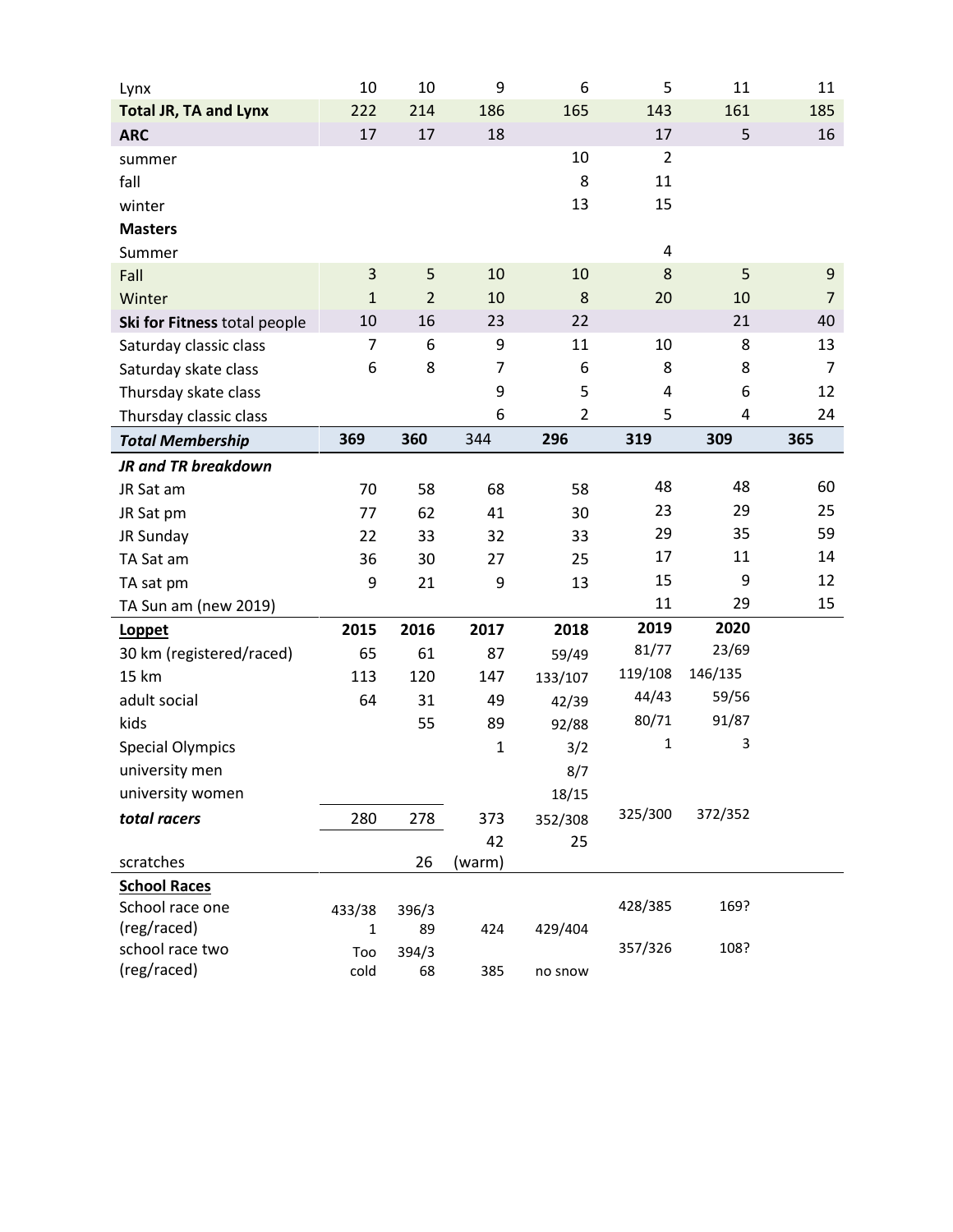## ARC END OF SEASON REPORT Coaches Holly and Jon Strickland 2 0 2 0 -2 0 2 1

#### Introduction:

Known as ARC, Arrowhead Race Crew is an athlete centered, coach directed, parent supported Nordic team. Our goal is to enable young athletes to develop their cross-country skiing race skills in a positive team environment.

In order to grow in our sport an athlete needs to feel like part of the community, have fun, learn how to train and above all, love skiing. It is our job, as coaches, to assist athletes in achieving the above objectives as well as to achieve their own goals and potential, at whatever competitive level they may be.

In addition to ski-specific training two-three times per week in the fall and winter. We encourage participation in organized activities, such as MUSAC's swim for fitness program or Huntsville Hurricane's Track Club, so that athletes are actively training 4-6 times per week. Thus supporting the LTAD model for Learn to Train (L2T) and Train to Train (T2T) Athletes.

#### Year in Review

Despite Covid, ARC was able to run a fairly smooth program from September to March by meeting or exceeding Provincial, XCSO, and Nordiq Canada requirements. We trained 2-3 times / week, outside 100% of the time, using Riverside P.S. as our main training location. Athletes were provided with balance boards, therapy bands and workout tubes for the season and brought their own yoga mats. When provincial lockdowns occurred we ran weekly virtual HIIT/Strength training workouts and held virtual social nights.

We surpassed our enrollment expectation of 10 athletes, with more than a 200% increase in enrollment, from 5 athletes in 2019-20 to 16 this season. There was interest to expand past 16, however we wanted to ensure that we could run practices with 10 people, 8 athletes and 2 coaches, if needed. We had seven female and nine male athletes and of these six were U12 and ten were U14. Four of the five athletes from 2019-20 returned and one newly registered athlete did not continue past December due to personal reasons.

#### Performance Review

In spite of Covid, attendance was exceptional. 13 of 16 athletes attended more than 80% of the 35 practices and 5 of the athletes attended 100%. On average, ARC athletes skied 300Km this season, racking up an incredible amount of "time-on-skis". It should be noted that two athletes skied 1,200Km & 1,700Km.

Chocolate Time Trials were held every 3-4 weeks throughout the season, even during lock-downs. Several athletes improved their 1000m run time and met or came within Nordiq Canada's Athlete Development Matrix benchmark for T2T Males = 3:25 & Females = 3:45. There was also great improvement in stamina and speed on skis with several athletes meeting or coming with in range of Nordiq Canada's Athlete Development Matrix benchmark for T2T athletes (Average ski race paces for 5km: Skating Males: 3:11/km & Females: 3:32/km Classic: Males: 3:29/km & Females: 3:47/km.)

Three athletes have been nominated to the Southern Ontario Division team for 2021-22 and should hear back by the end of May.

#### Athlete & Parent Feedback on Key Issues

Similar to last year, we collected athlete and parent feedback through an end-of-season survey the results of which can be found here (click on "See previous responses"). Overall feedback is positive in all areas